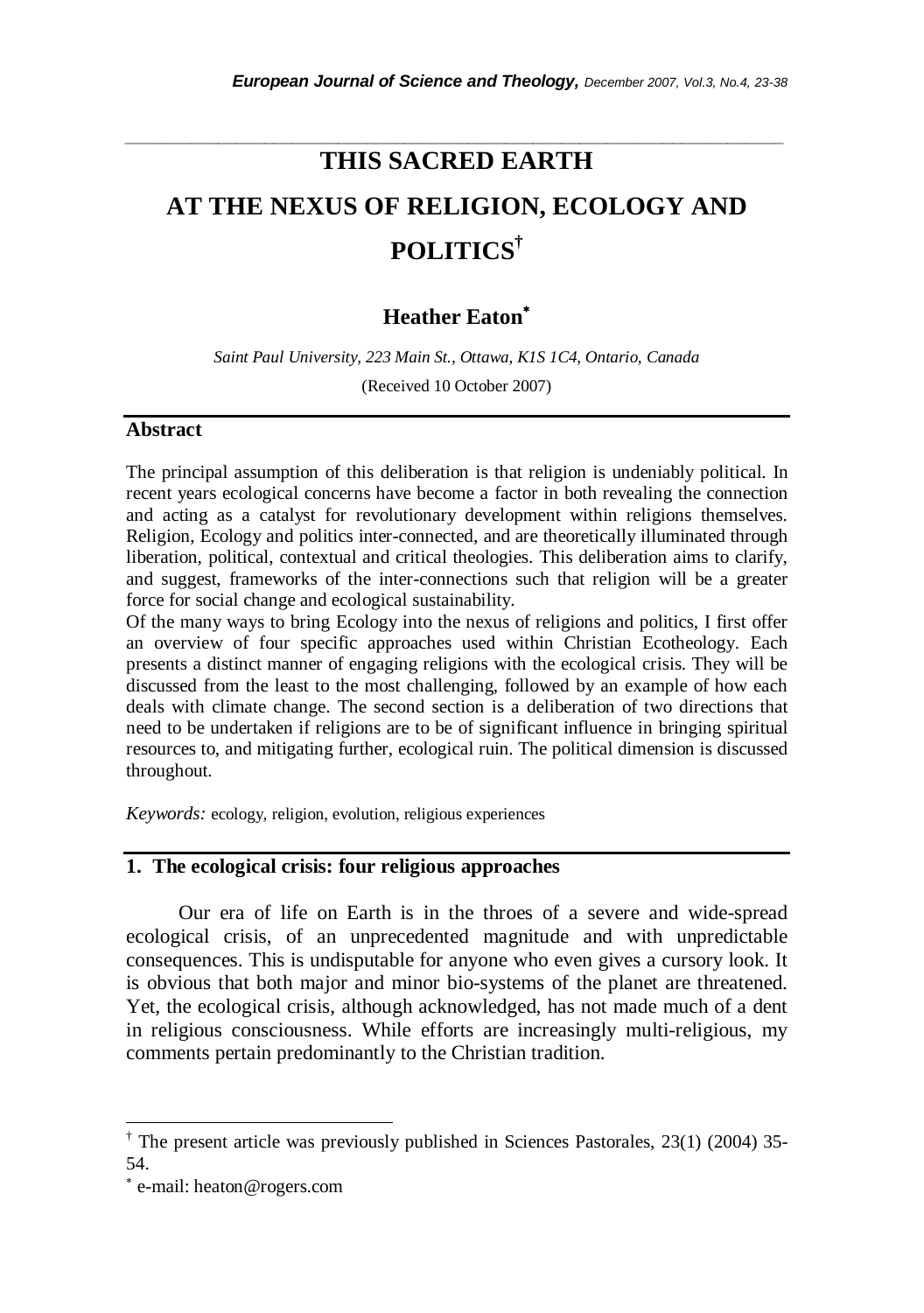I have worked at the intersection of religion and Ecology since the mid 1980's. From then to the present Eco-theology publications have increased, as well as innumerable efforts in local actions and national environmental policies. Still, Christianity has not become a political force for environmental change. Much of the work remains prescriptive; that is, in the style of making claims that God's creation should be respected and cared for. There is little analysis of how we got into such a mess. Consequently the resulting responses are religiously weak and politically inadequate.

 To engage in such analysis involves three aspects: 1) admitting to the elements of Christianity that have led to a detrimental impact on the natural world; 2) exposing the reasons for the current apathy on the part of many Christians, and; 3) accepting that the prevailing theological emphasis on anthropocentrism prevents the necessary shift to perceive the sacred within the natural world. Much rethinking and reformulating are required. Without such analysis, the resources Christianity could bring to mitigate further ecological ruin remain constrained and superficial. A second step is to bring the religious resources to bear on political processes, ecological policies and social transformations. As few religious leaders and academics are either interested in ecological realities or politically engaged, there is a dearth of labourers in the field!

 Nonetheless, those who engage in religious responses to the environmental crisis tend to be actively involved in transforming the religious traditions as well as immersed in political activities of many types. There are myriad ways of addressing the ecological crisis from a religious perspective, ranging from a light to a dark green paradigm. Light green environmentalism suggests that the ecological crisis is basically one of stewardship, wherein the Earth is seen as a resource base for human consumption and pleasure. Other life forms have no intrinsic value, and human superiority (anthropocentrism) is not challenged. An ecological approach, or a dark green paradigm suggests that we are a member of an Earth community, one species among many, and each has intrinsic value and a necessary place within the ecological and spiritual scheme of things. Four frequently used approaches are described as follows, and they move from light to dark green in their ecological paradigm as well as their religious radicality.

## *1.1. Stewardship*

 Stewardship is a both a biblical motif as well as an easily acceptable ecological paradigm for many Christians. Here the ecological crisis is understood mostly in its physical manifestations: pollution, species extinction, global warming, biodiversity losses, severe water and soil declines and changing weather patterns. It is predominantly a problem of resources. Good stewardship and resource management are appropriate responses. Ecological improvement results with the realization that we have misunderstood our place within creation and mishandled limited resources. Theologically, stewardship is about caring for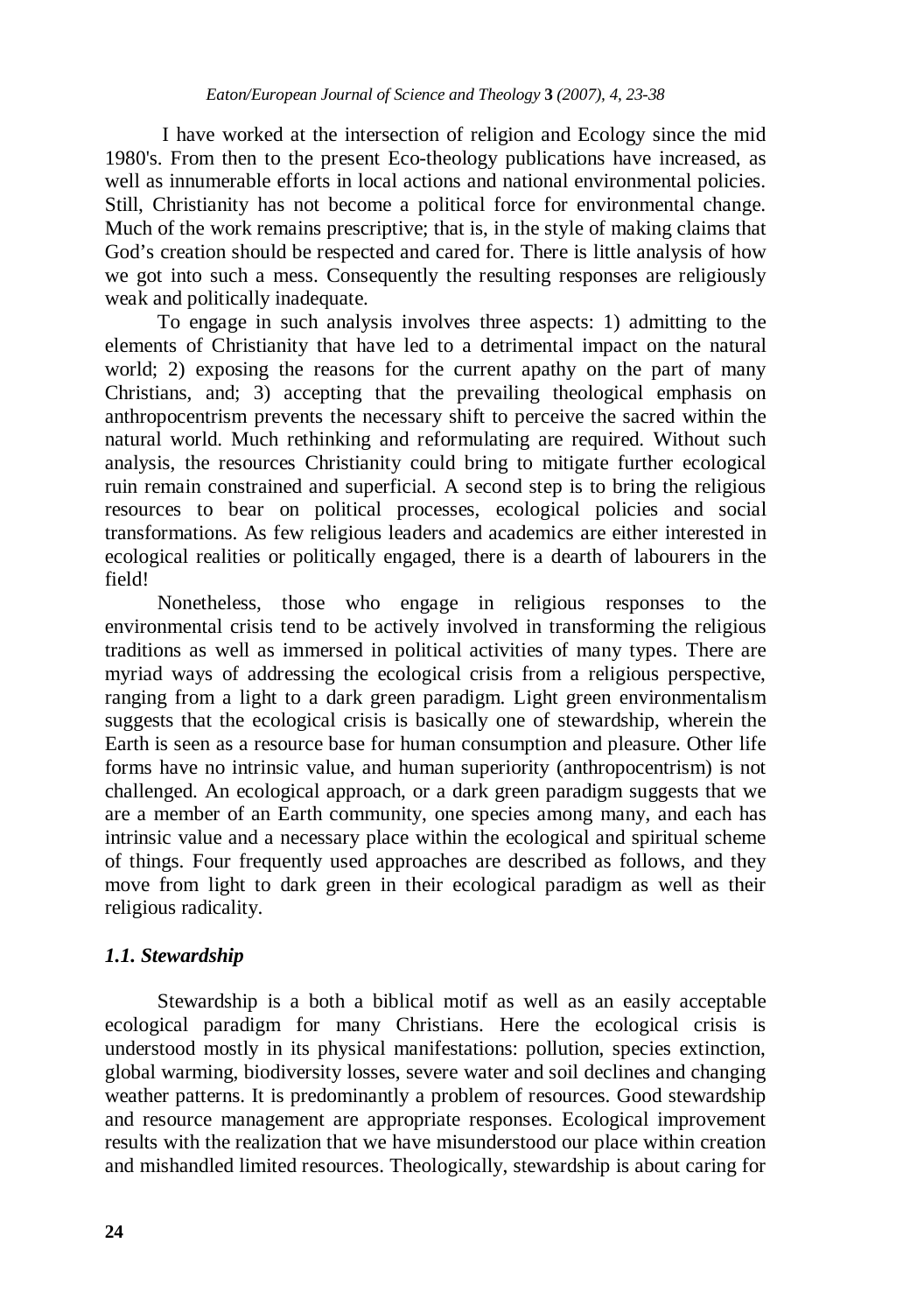God's creation. Humanity joins with God as a co-creator, and jointly we care for creation. Stewardship is a light green paradigm, meaning that it maintains anthropocentrism, and no intrinsic or sacred value is attached to the natural world. This approach offers little challenge to the fundamental precepts and orientation of Christianity or mainstream society. Stewardship is an accessible model for many Christian viewpoints, and indeed galvanises communities to act for ecological integrity. It also requires the least change to the theological framework.

## *1.2. Ecojustice*

 This is the most common rubric for liberation or political theology types, where analysis of justice and socio-economics are central. The complex economic system, in both its material and ideological forms, is the basis of the production and consumption patterns, and of ecological devastation. Ecojustice analyses reveal how deeply the ecological crisis is entangled with economics, globalization, and indeed much of the 'production' of industrialized countries. At the moment the economic paradigm is pitted against ecological health. For example, we often hear of ecological sustainability in opposition to jobs, be this in fisheries, logging, or agriculture. Pollution limits are lifted for corporate jobs and profit. The economy is kept rolling with a pathological indifference to the ecological costs. The rise of environmental illnesses is startling, or should be, including epidemic rises in childhood asthma and leukaemia, skin, breast and ovarian cancers, and a rapid decline in male sperm counts. In developing countries the severity of the ecology-economic web is at the level of access to clean water, arable soil or healthy food. The examples are endless. Ecological problems are enmeshed with other systemic social problems, such as discrimination based on ethnicity, class or gender.

 Ecojustice addresses these as a question of equitable access to and distribution of the Earth's resources. The religious insight or principle brought to bear is justice. The approach uncovers more layers of the ecological crisis than does stewardship. However the ecological paradigm remains anthropocentric, and the natural world has little innate value.

#### *1.3. Ecofeminism*

 The joining of ecological and feminist perspectives provides an alternative lens from which to see the disturbing historical connection between women and nature, and their associated oppression. Elizabeth Johnson summarizes the basic idea of joining ecofeminism to Theology by noting that within the matrix of causes of the ecological crisis is the connection between the exploitation of the Earth and the misogynist definitions and treatment of women. These distortions have influenced deeply the religious experience [1]. As early as 1974, ecofeminist theologian Rosemary Radford Ruether commented: "Women must see that there can be no liberation for them and no solution to the ecological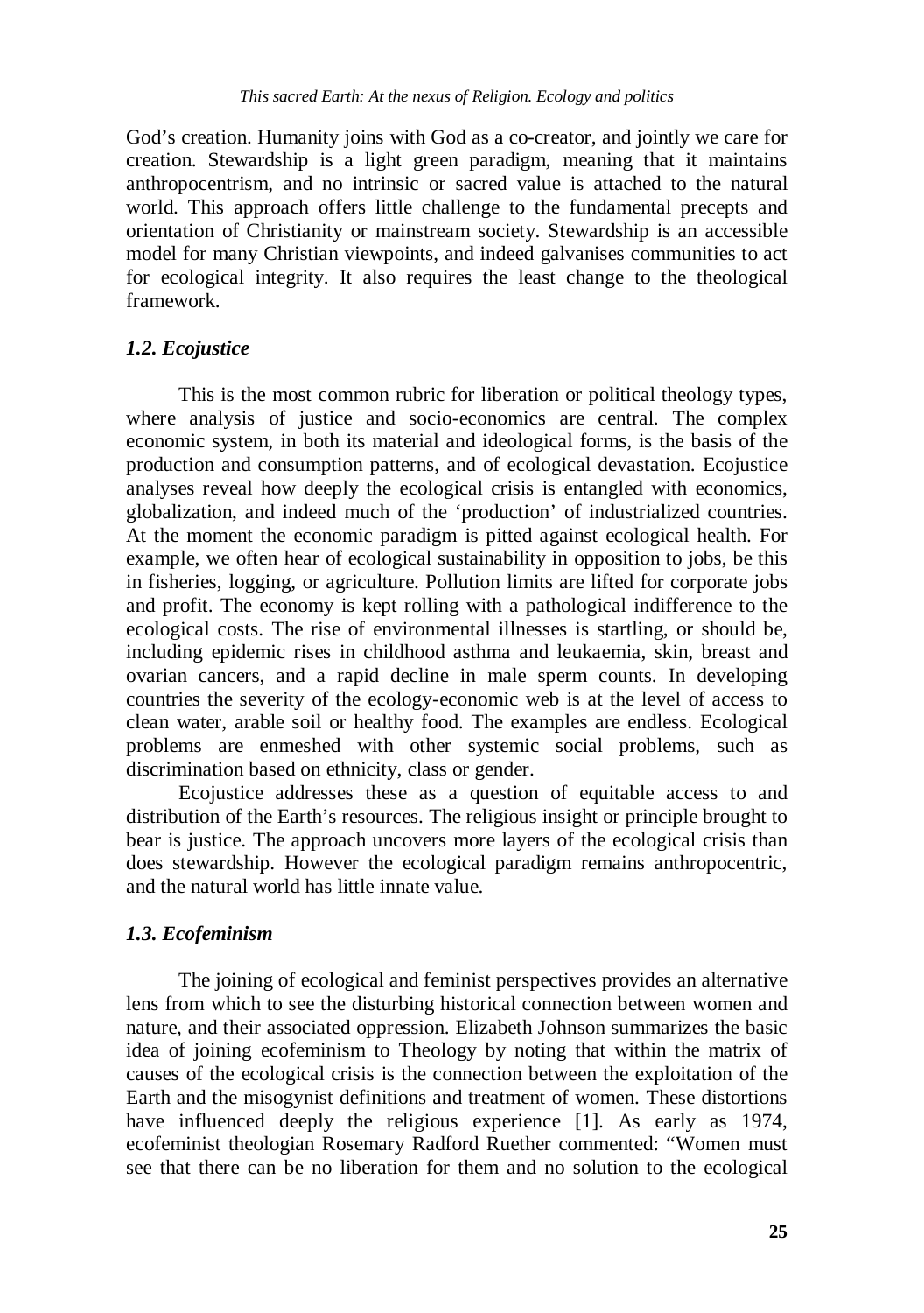crisis within a society whose fundamental model of relationships continues to be one of domination. They must unite the demands of the women's movement with those of the ecological movement to envision a radical reshaping of the basic socioeconomic relations and the underlying values of this society." [2]

 Ecofeminism represents varieties of theoretical, practical and critical efforts to understand and resist the interrelated dominations of women and nature. Ecofeminist religious responses range from insisting on an ecojustice that includes women to reclaiming the interconnected sacredness of humanity and the natural world, with sojourns into the historical and theological teachings that degraded both women and the Earth.

 Ecofeminism involves interdisciplinary and multi-religious efforts. Often women of several religious traditions collaborate locally, nationally and internationally on specific problems. While not all who espouse ecofeminism are politically active, the flexibility of ecofeminism lends itself to adhering to various women's liberation and ecological movements around the world. It is the religious traditions themselves that are most limiting to ecofeminism, due to their historically embedded misogynist orientations.

## *1.4. Cosmology*

 The role of Cosmology, that is both the scientific understanding of the Universe as well as the macro-narratives through which human communities appreciate their existence, is increasingly important at the religious, ecology and political juncture. Cosmology is that larger scheme of things, defined as a combination of Natural science, Philosophy, Ethics and Religion - in short, a worldview. Cosmology reflects the cultural assumptions about the nature of the world [3]. Cosmologies, as cultural myths or narratives, deeply and elusively influence the formation of social order, and affect how human-earth relations are to be conducted [4]. Thomas Berry is the primary mentor in this work although it has been taken up by hundreds of religious, ecological and political thinkers and activists [5, 6]. Berry writes: "The deepest crises experienced by any society are those moments of change when the story becomes inadequate for meeting the survival demands of a present situation. Such, it seems to me, is the situation we must deal with in this late twentieth century" [5, p. xi]. Berry claims that humanity has developed an antagonistic relationship with the Earth because there are few functional stories from which to interpret the past, adequately deal with the challenges of the present, and receive guidance into the future. There is a breakdown between religious/cultural narratives and Cosmology, and the ecological crisis is a consequence. Rosemary Radford Ruether describes the role of Cosmology as "a view of the relation of humans to the rest of nature, their relation to each other in society, and their relation to the ultimate foundational source of life (the divine). They have been blueprints for what today we would call a combined scientific, social-ethical, and theological-spiritual worldview." [7]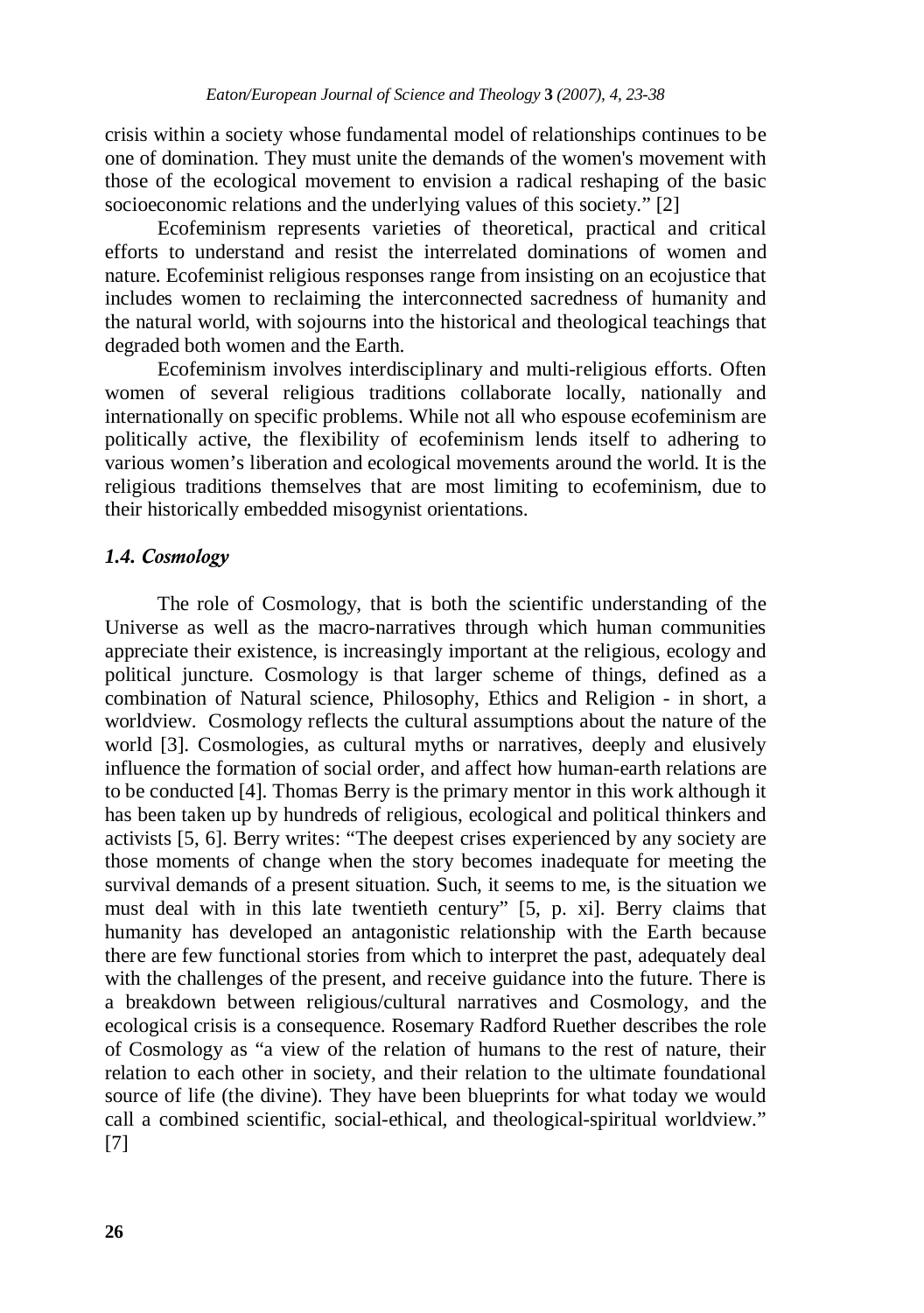Only the history of the Universe, understood as the primary religious story, is suitable to prepare us to face the order of magnitude of this transition. The Universe and the Earth must be seen as primarily spiritual and physical; a community of beings where each is an articulation of life's diversity as well as a mode of divine presence, and functions in unique and critical ways for the health and creativity of the whole. Berry writes: "...the Universe carries the deep mysteries of our existence within itself. We cannot discover ourselves without first discovering the Universe, the Earth and the imperatives of our own being. Each of us has a creative power and a vision far beyond any rational thought or cultural creation of which we are capable. Nor should we think of these as isolated from our own individual being or from the Earth community. We have no existence except within the Earth and within the Universe." [5, p. x]

 A cosmological approach is enormously challenging to religious understanding, and is profoundly divergent from stewardship. At times Cosmology joins with ecofeminism but rarely with ecojustice.

 Academics use tremendous amounts of trees debating which approach is the most effective and liberatory. They (we) analyse the various theological presuppositions, their continuities and discontinuities with the traditions and the political outcomes. Each Ecotheology approach has distinct political consequences, which will become evident through a discussion of climate change and how it is handled.

## **2. Climate Change**

 The Intergovernmental Panel on Climate Change (IPCC), a United Nations organization with delegates from many countries, claims that climate change is a serious threat to ecological health. The IPCC also notes that discussions about biodiversity, sustainable development, land use, forestry practices and water resources need to be related to climate change. If the global carbon dioxide levels were to stabilize by tomorrow at sixty percent below the 1990 levels it would take over one thousand years for the climate to restabilize. The most serious problems are related the rise in sea levels.

 There are a number of ways the Christian tradition intervenes. The stewardship approach examines climate change from its effects on human communities. Species extinction or habitat loss are only considered if they deter the well-being of humans. Better technology, intervention in climate systems and encouraging the reduction of carbon emissions are the standard methods. The solutions are typically made by using a combination of calculations for emissions trading, carbon sinks and reforestation to decide what each region is allowed to emit in greenhouse gases. Some of these are good efforts, (with the exception of emissions trading and carbon sinks as will be explained below) but they fail to get anywhere near the heart of the problem. Stewardship as a religious response is weak, the ecological change minimal and the political action is entrenched within the limits of the status quo.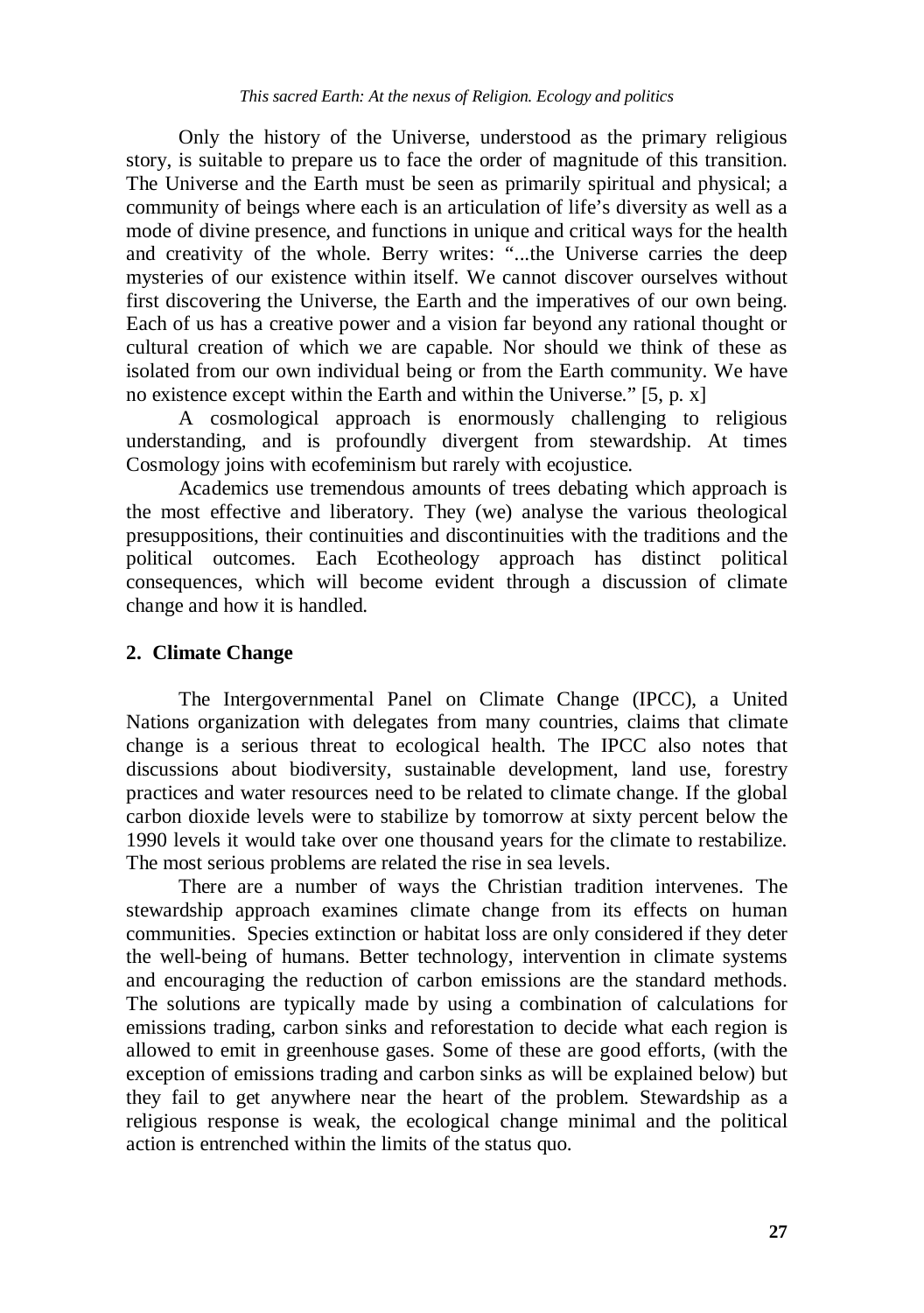The ecojustice and ecofeminist approaches go deeper into the layers of political realities implicated in climate change. With these models, the decisionmaking processes themselves become an ethical problem. Climate negotiations in terms of levels, credit and debit system, and economic losses and gains are in reality the buying and selling of health, life, and the Earth's future. Although the economic benefits to climate stability far outweigh the costs, climate change needs to be considered outside of mathematical and economic frameworks. A justice approach favours equity over economics. Three examples will illustrate this.

 1) Climate change is and will more so disproportionally affect the South, particularly in coastal areas. Those who are most affected by ecological ruin and climate change are the most poor and vulnerable, and with the least resources to mitigate the damage or affect change. As well, the immeasurable injury to animals, plants and ecosystems is not a predominantly economic issue, or even a resource-based issue. If justice to all life is considered, then it becomes an ethical and ecological problem.

 Developing countries will not address climate change unless the industrialized countries begin emission reductions first. There must also be a transfer of wealth from those countries with the greatest resources, and who contribute the most to carbon emissions to poorer nations.

 2) Many forecast that climate change will result in disruptions of food supplies, water resources and human disease. There are currently over 25 million environmental refugees in the world, more so than political refugees. Predictions by the United Nations and the World Bank estimate that in ten years this will be doubled and could climb as high as 200 million, due to climate change. An ecofeminist analysis reveals that most refugees are women and children. Worldwide, women are disproportionately affected by the ecological crisis. The United Nations as early as 1989 commented: "It is now a universally established fact that it is the woman who is the worst victim of environmental destruction. The poorer she is, the greater is her burden." [8] In every country, women make up the majority of the poor.

 3) The intense campaigns of oil and coal corporations and their ability to be at the national and international negotiating tables begs the question about the relationship between democracy and governments. If, as suggests Ursula Franklin, we are in a state of occupation by an army of marketers, and our governments are mere puppets in the hands of corporations, then democracy is at great risk. There are many predictions that without functional democracies around the world, effective action against climate change will be impossible. Others say that democracies will disintegrate under the stress of ecological disasters and their social consequences.

 It is evident that an ecojustice or ecofeminist approach provides numerous entry points for the task of bringing significant aspects of the Christian tradition to bear on the complex and interlaced causes of climate change.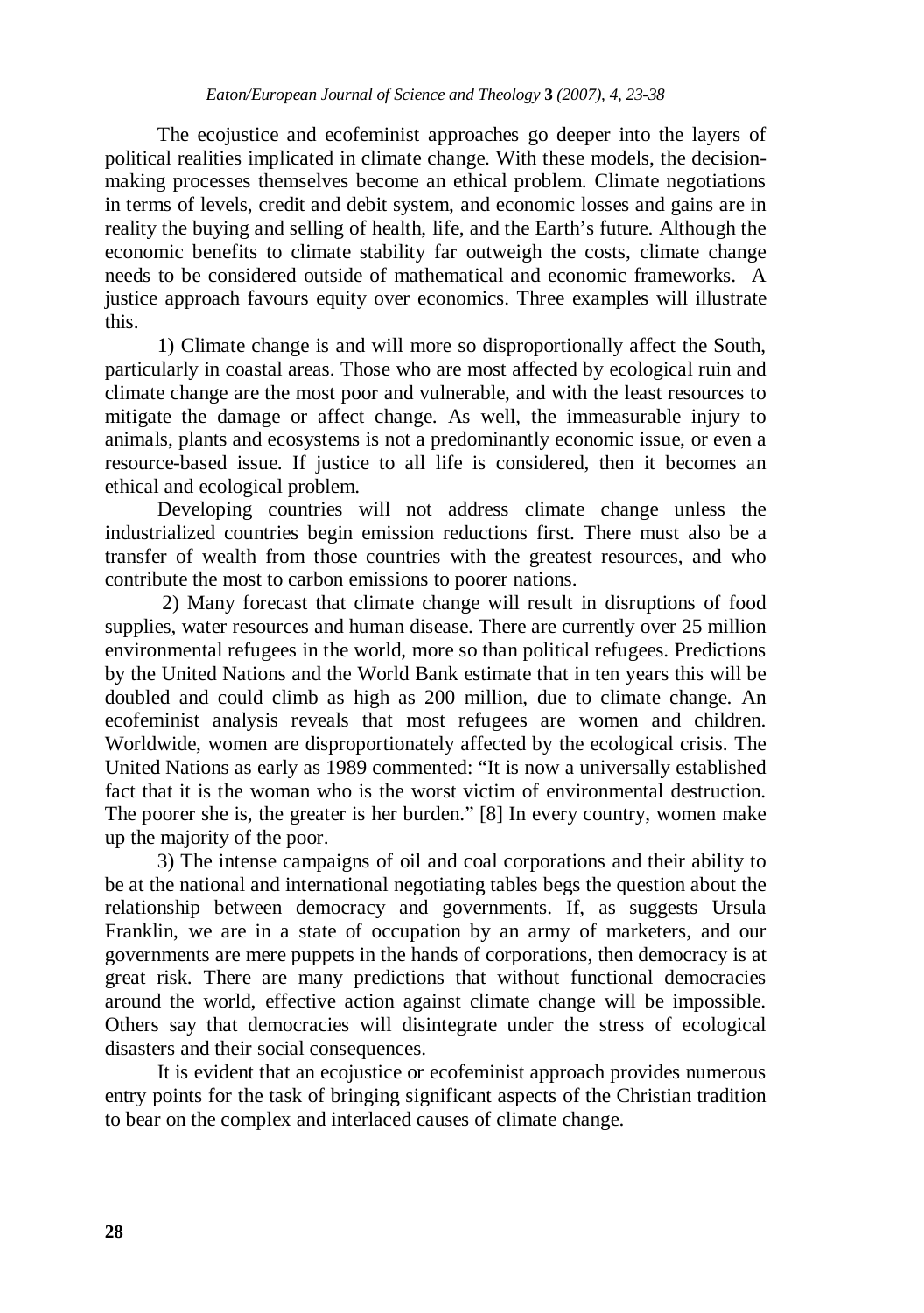The cosmological consideration of climate change starts with the evolution of the Earth. It took three billion years for the Earth's life-support systems to stabilize the climate to make it hospitable for the astonishing complexity of life to emerge on this planet. Earth's climate system is delicately poised and can support an elaborate array of life forms that took millions of years of experimentation, refining, and balancing to arrive at mutually enhancing biosystems. The Earth's climate involves intricate and highly sophisticated systems of oxygen and carbon dioxide exchange. This includes a hydrologic cycle that can, for example, move molecules of water from salted oceans to clouds that release fresh rain water to be absorbed into the soil and taken up through plant cells into forest systems and released to be breathed by humans and transported by mosquitos to animals to fish to rivers and back to the ocean! The relationship between forests, water and climate stability staggers human imagination and indeed capacity. Before considering what to 'do', a cosmological approach requires an in-depth understanding of Earth methods. Earth's climate processes, something about which humans know only a tiny fragment, commands some respect, if not reverence.

 From this perspective, human hubris is unmistakable, and contemptible. A cosmological horizon to the issue of climate change opens the possibility of sensing a sacred presence within the very life-processes of the Earth. Human superiority fades in the face of a deeper appreciation for the wondrous, even stupendous, reality of life on Earth. Authentic respect for the natural world informs a depth of vision that leads to the most profound religious responses and radical political actions. The cosmological approach provides an adequate vision for the ecological task. Without a vision, the direction is aimless.

 Each religious approach to an ecological issue arises from a particular worldview, is informed by a vision, and results in distinct political actions and consequences. Each religious framework, worldview and value system out of which we perceive the ecological crisis is related directly to how we understand the problem, what we decide are the central issues, and the potential solutions. Each approach sees something different and responds as such. The ecojustice, ecofeminist and cosmological approaches are favoured here because they enter deeply into the entangled layers of most ecological problems.

 The ecological crisis is a prophetic call. It challenges our lifestyles and consumer habits. It requires the wealthy to share Earth's resources, to resist ecological ruin and to be in solidarity with and advocate for those who have less. The ecological crisis is inter-twined with economics, ethnic and gender domination, sociology, medicine, psychology and religion. It is a spiritual, moral and material crisis, and is rooted, predominantly, within a Western worldview and religious orientation.

 Those who study the nexus of religion, Ecology and politics over many years discover that none of the world religions developed with resources to address this magnitude of ecological or cultural crises, or with this level of understanding about the Earth or Universe. Religions in their current form do not have the ability to respond to the exigencies of our time, but we cannot respond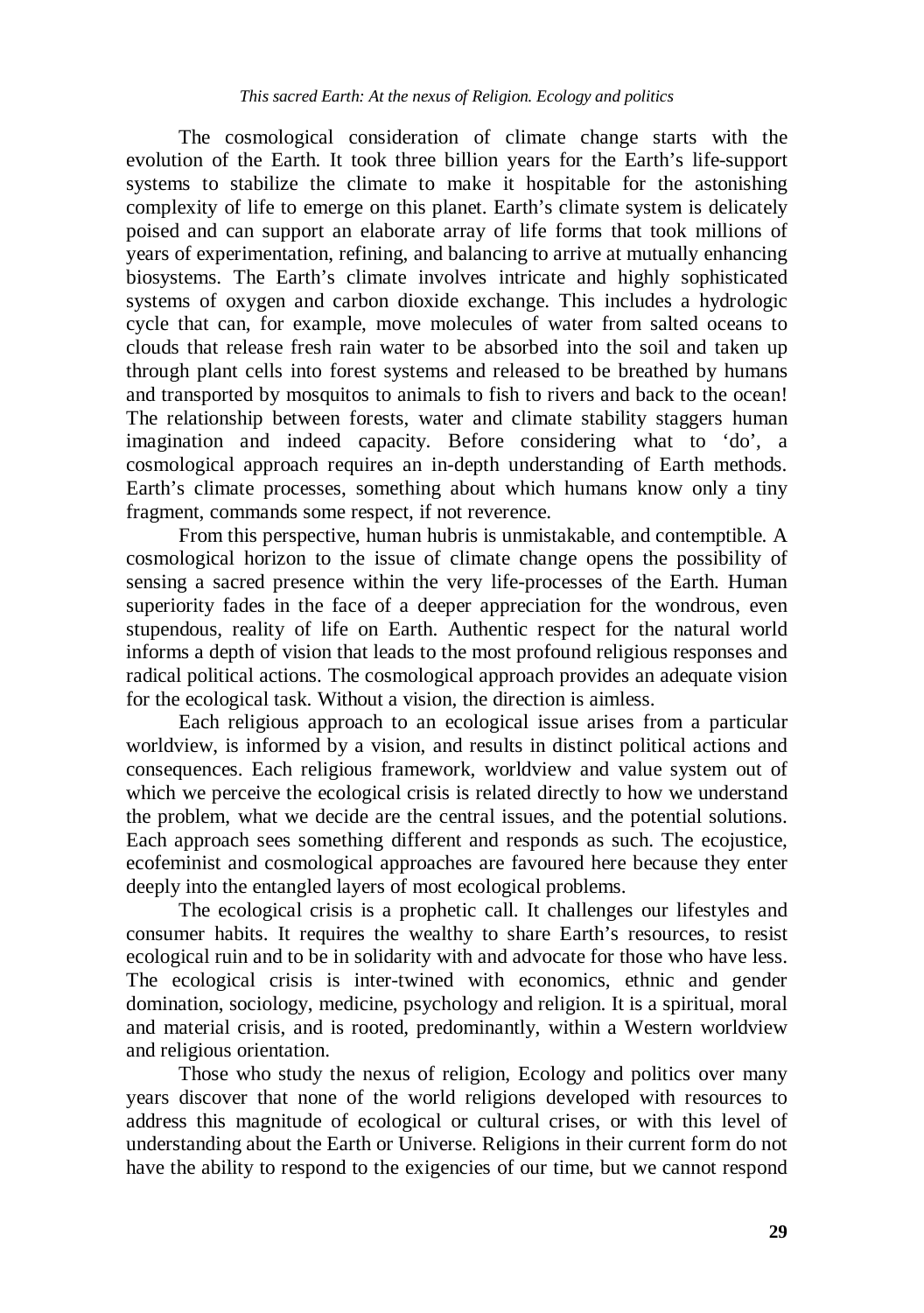without them. This is the challenge. According to many, we are entering a new phase of religious consciousness in which original insights and energies are possible, but it will take a serious overhaul of religious understanding.

 Two new fields of inquiry are emerging that offer unprecedented religious insights: evolution and inter-religious consciousness. Each changes the shape of the religion, ecology and politics nexus. Both offer significant, albeit challenging, resources to religious responses to the ecological crisis.

## **3. Evolution**

 Those who engage seriously with religion and the ecological crisis soon realize that the Christian tradition has not been able to deal effectively with evolution; that is either the twelve billion year history of cosmogenesis, or the evolution of life on Earth with its three billion year history. If one takes either as a starting point, one can see that there are consequences for religious understanding and Christian theology. Theologian John Haught considers that much of the reluctance of Theology to address the ecological crisis in depth stems from a prior reluctance to think about evolution [9]. The significance of evolution is only beginning to dawn on religious thinkers.

 Evolution is an enormous threat to the worldview of modernity. As evidence, an acceptance of evolution as the basic understanding of the emergence of life is under siege in North America. Evolution is touted as an unprovable theory. It is put on equal par with creationism, or rejected outright. Currently over fifty percent of the United States public believe that God created humans as we are today [10]. The Christian right is taking legal action to remove evolution from the science curriculum in schools and universities. They have been successful in eleven states thus far, and are gaining ground in Nova Scotia, New Brunswick, Prince Edward Island, Ontario and Alberta. This reveals the level of confrontation between religion and evolution. The consequences will be devastating to an in-depth appreciation of the ingenuity of life and to fostering ecological sensitivity. It is further evidence of that religious worldviews can be deeply disjointed, even irrational. It also indicates to what lengths people will go to defend their worldviews and beliefs, however erroneous.

 Although it is timely, indeed popular, to reiterate that `the Earth is our home, the greater task is to allow our theological understanding to be transformed by this insight. The Earth, ever emerging with increasing complexity, differentiation and interdependence, is the primary reality out of which humanity originated. Humanity is one species among many, coming into being within a complex experimentation with life on Earth. To integrate evolution into religious and ecological perspectives is to accede to the fact that humans evolved from primates, and ultimately from the Earth's inner processes. While this 'fact' is basically accepted, the implications have little impact. Most human communities live as if any history prior to human civilizations is irrelevant and inconsequential. In addition, most industrialized societies refuse to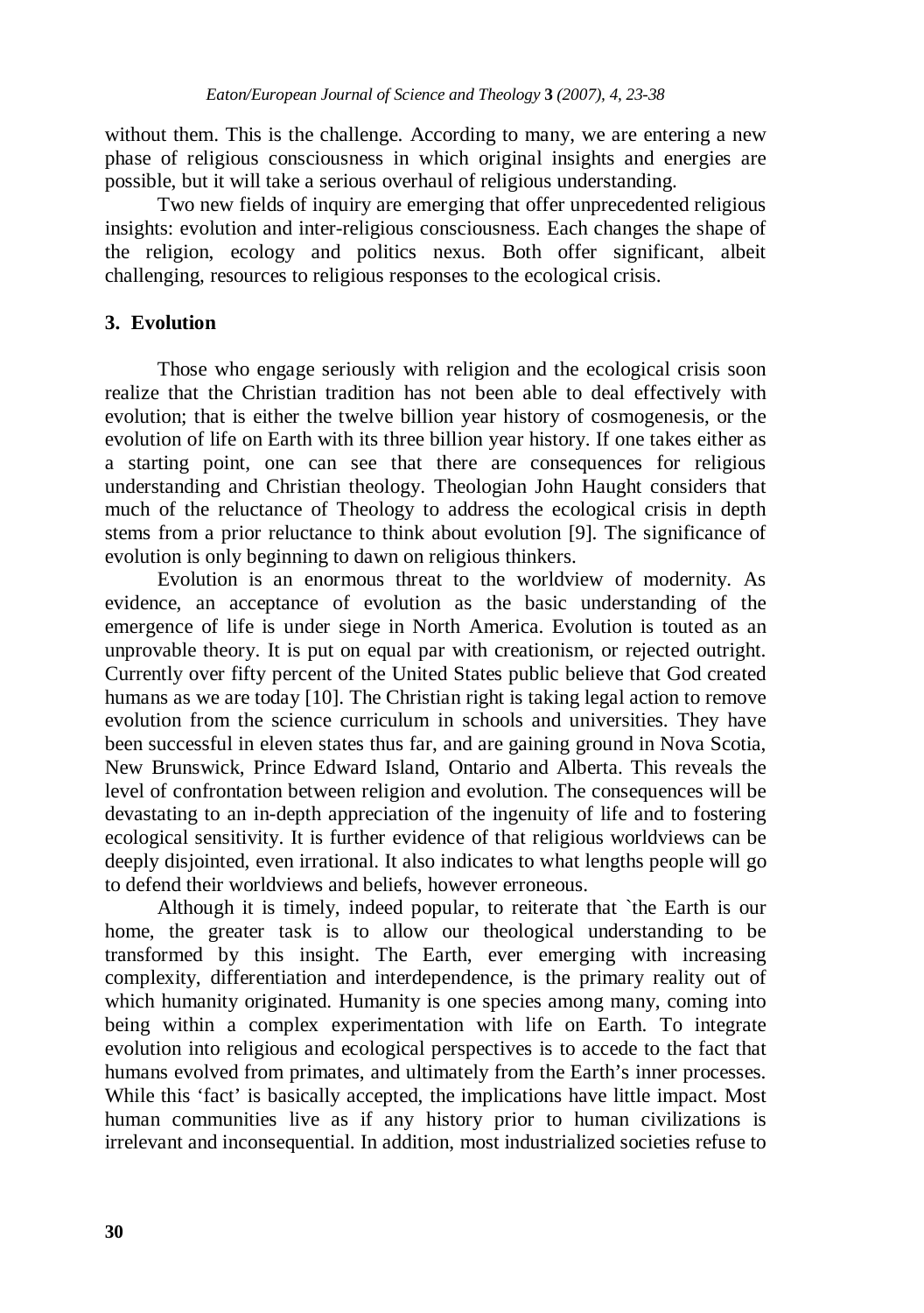accept the ultimate dependence on and priority of the Earth's life systems. Yet, the Earth is primary, the human derivative, as often comments Berry.

 To consider Earth history as a decisive framework is to perceive that religious consciousness is an emerging process within the larger evolutionary processes of the Earth. To situate our religious traditions - the myriad expressions and rituals mediating the sacred, the moral core and codes - *within* the evolutionary processes of the Earth is an enormous challenge. We are accustomed to our religious frameworks being the definitive references. Yet religious stories are a late development within the Earth's story. In shifting the fundamental context of religious understanding, we can begin to see the revelatory dimensions of the Earth, and the relative, yet indispensable, truths of our religious stories. Such an awareness becomes a political force to mitigate ecological ruin.

 To situate Earth history within this immense epic and creative evolution of the Universe further challenges the ecologically dysfunctional patriarchal religious traditions. For Thomas Berry, the Universe is: "[...] the primary sacred community, the primary revelation of the divine, the primary subject of incarnation, the primary unit of redemption, the primary referent in any discussion of reality or of value. Any human activity must be seen primarily as an activity of the Universe and only secondarily an activity of the individual." [5, p. 6]

 To conceive of Christianity in light of an evolutionary Cosmology calls for substantial re-evaluations of foundational assertions of Theology [11, 12]. Although not alone, Christianity in particular has developed an anthropocentric worldview to an extreme, even to the point that the destruction of the natural world does not register as alarming either physically or spiritually. Anthropocentrism has permeated Western worldviews as evidenced in attitudes and actions that continually break with the integrity of the natural world. The operative Christian worldview, with its emphasis that human origin and destiny are elsewhere, is a profoundly human-centred ideology. The Earth and the natural world are seen at best as resources, having no inherent or sacred presence. The Christian faith has belittled the Earth as a primary religious reality. The excessive concern for the redemptive process has concealed the realization that the disintegration of the natural world is also the destruction of the primordial manifestation of the divine.

 The Christian tradition constantly tries to 'lift' humanity above the Earth and the limits it represents. This, in turn, has caused distortions at the level of foundational theological precepts. Not grounding theological precepts in evolution has caused an absence of concern for the natural world. As a result, there is a diminished Christian awareness of a sacred indwelling presence in the natural world, or creation. Some would argue that this is one of the central causes of the ecological crisis, and the excessive domination and exploitation of the Earth.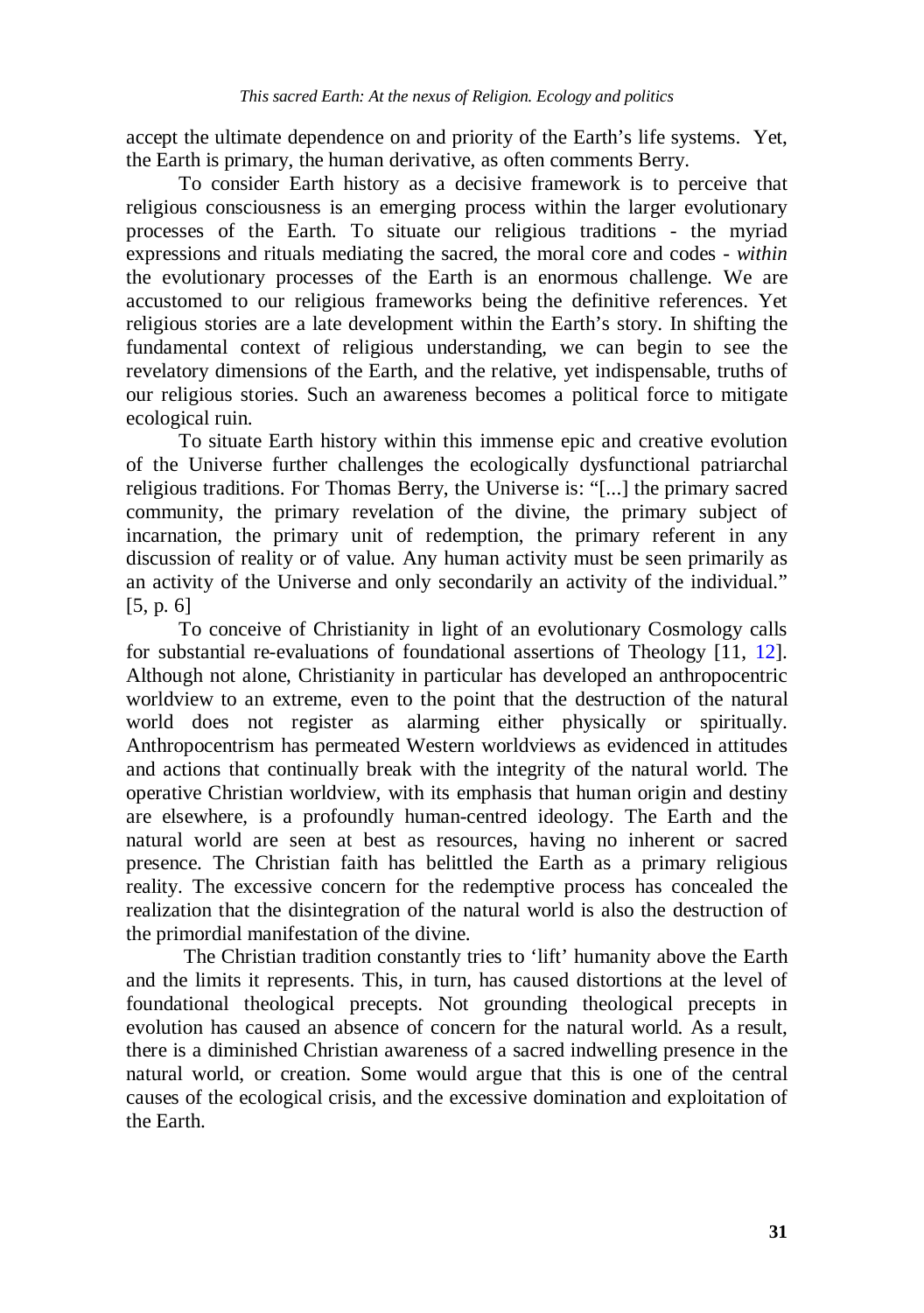Ecotheologians, one after the other, have been compelled to deal with the Christian emphasis on humanity's transcendence over the natural world, and the thrust to desacralize it [13]. As a result, they are engaged in a profound reexamination of the worldview and basic values ingrained in Western consciousness and Christian theological presuppositions. An evolutionary framework broadens the historical framework beyond biblical and even human history. A cosmological or evolutionary starting point has moved most ecotheologians to conclude that the primary religious story is that of the emergence of life: immanent, transcendent and panentheistic. Sallie McFague suggests that a common creation story could become the beginning of an "evolutionary, ecological, theological anthropology that could have immense significance transforming how we think about ourselves and our relations and responsibilities toward other human beings, other species, and our home, planet Earth." [4]

 To genuinely take evolution seriously in light of the ecological crisis requires us to re-acquaint ourselves with the divine presence revealed within the natural world, and to revere the book of nature, as said the Celts. This is an ancient awareness within all cultures, and present at times within the Christian tradition in the works of Thomas Aquinas, Hildegaard of Bingen, Miester Eckhart and Pierre Teilhard de Chardin, and many more. To encounter the sacred in the natural world moves us to resist its destruction. To ponder that every leaf or snowflake from time immemorial is unique breaks open our understanding of creativity beyond the imaginable. To give up humanity as the pinnacle of creation and superior life form allows one to see the magnificence of the Universe, the complexity of life on Earth and the radical dependence humans have upon the earth community. To ponder the story of the Universe makes evident that religious consciousness arises from the Universe processes itself. This insight reveals that we are entering a new religions moment.

 The impact of evolution on Religion is both nuanced and complex. It is a serious matter for those disputing religious literalism and fundamentalism, a lack of historical consciousness, the narrowing of worldview's, and a refusal to use rational modes of inquiry. The issue of evolution and Cosmology is now a political force at the intersection of Religion and Ecology. This debate is shaping part of the future, and battle lines are drawn. It is time, politically and ecologically, to take the Earth most seriously.

## **4. Inter-religious consciousness**

 From the first Council for a Parliament of the World's Religions in 1893 to the present, inter-religious dialogue has grown in form, content and consciousness. The ecological crisis is calling forth a further consciousness and giving rise to novel forms of collaboration. From local to international, with academics and religious leaders, in parishes and temples, using conferences and publications inter-religious synergy is increasing. This is a new face and form of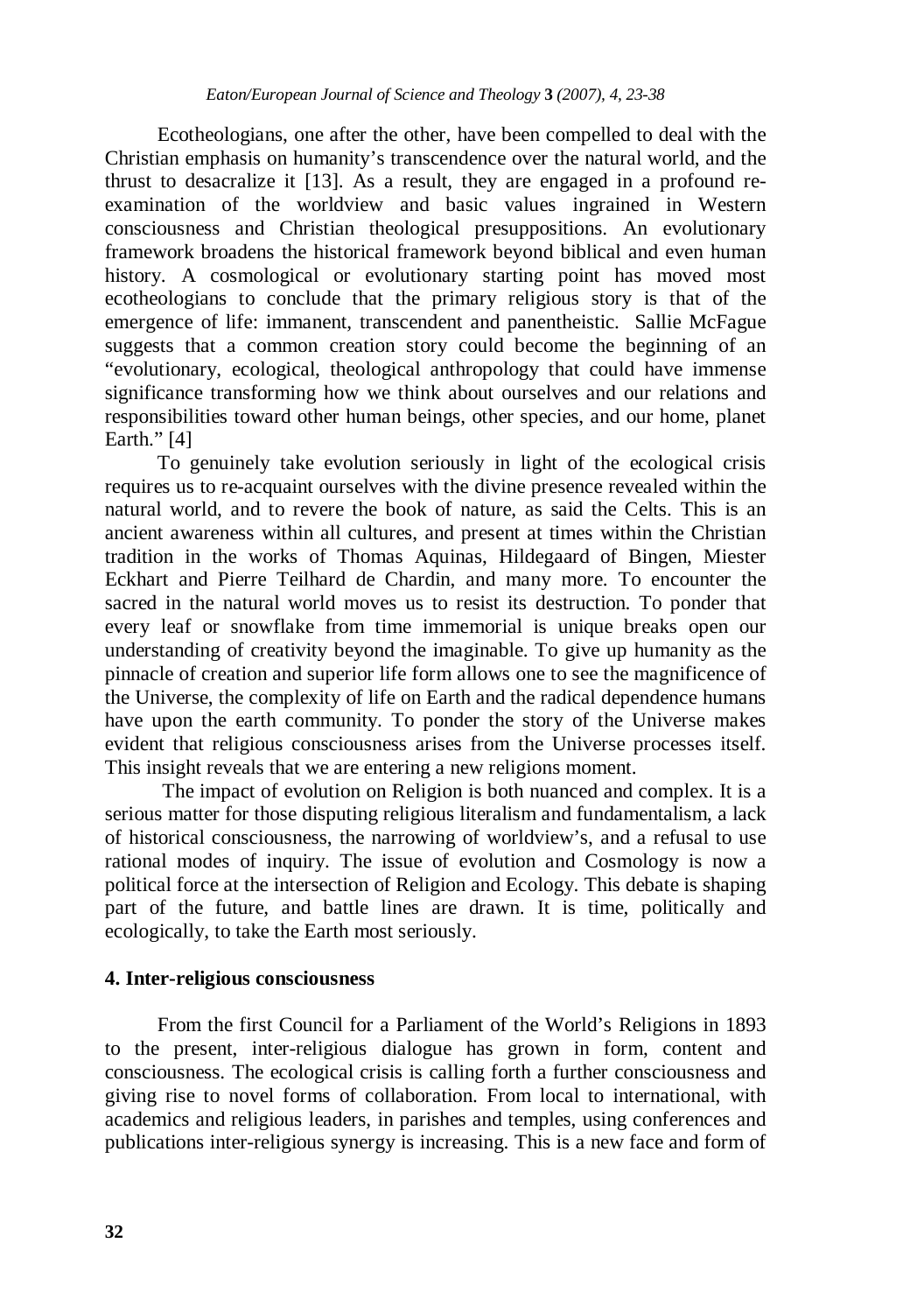inter-religious cooperation and the emphasis is more on affecting public policy than on inter-religious exchange.

 The era of disparate and divided religious traditions needs to be over. While each religion has distinct contributions, common ground is necessary for the world to face such a global and intertwined crisis. It is conceivable to begin to appreciate each religious tradition as offering specific insights and teachings within a tapestry of revelations. Thomas Berry writes: "We are now living in the macrophase period of development of most religious traditions, the period of extensive influence without formal initiation. When the traditions are seen in their relations to each other, the full tapestry of the revelatory experience can be observed." [5, p. 111] We need to genuinely encounter the many religious perspectives and spiritual sensitivities, and be transformed by this process. It is urgent that the Christian tradition engage in non-partisan inter-religious dialogue, and reinterpret itself in light of the worlds' religions. The exclusive and semi-inclusive Christian attitudes often prevail in inter-religious efforts, and continue to support a supremacy of Christianity, albeit differently [14]. This is a hindrance to finding political convergences among religions in the face of ecological concerns.

 There are an increasing number of individuals and groups in this conversation, with a growth of inter-religious statements or programs on ecological issues. The world' religions are being called upon to address the spiritual and moral dimension of the ecological crisis. The World Watch Institute recognized Religion as a significant force that could join with others to mitigate ecological ruin. Secular organizations are integrating ecospirituality into their work. Canadian organizations such as the Sierra Club of Canada and the David Suzuki Foundation have explicitly connected spirituality from many traditions to their events. In June of 2001, the David Suzuki foundation asked the Canadian Council of Churches for joint sponsorship on a Climate Justice program. In the program across the country, scientific, social justice, indigenous, ecological and religious voices were collaborating to persuade the government to sign the Kyoto Protocol. The Sierra Club conference in Kingston - Planet for the People, 2002 - had several workshops on spirituality and faith.

 This phenomenon is generating new and unique types of inter-religious co-operation. While taking many shapes, there are several characteristics that describe what is occurring. Four will be mentioned briefly.

## *4.1. Form*

 There is a shift occurring, moving from studying the histories, texts, doctrines, worldviews and differences to calling forth the spiritual resources of the world's religions to become a political force for an ecological sustainable future. There is an emerging alliance of Religion and Ecology, where resources are pooled rather than compared or analyzed. Academics are working increasingly in public policy. Inter-religious statements and policies are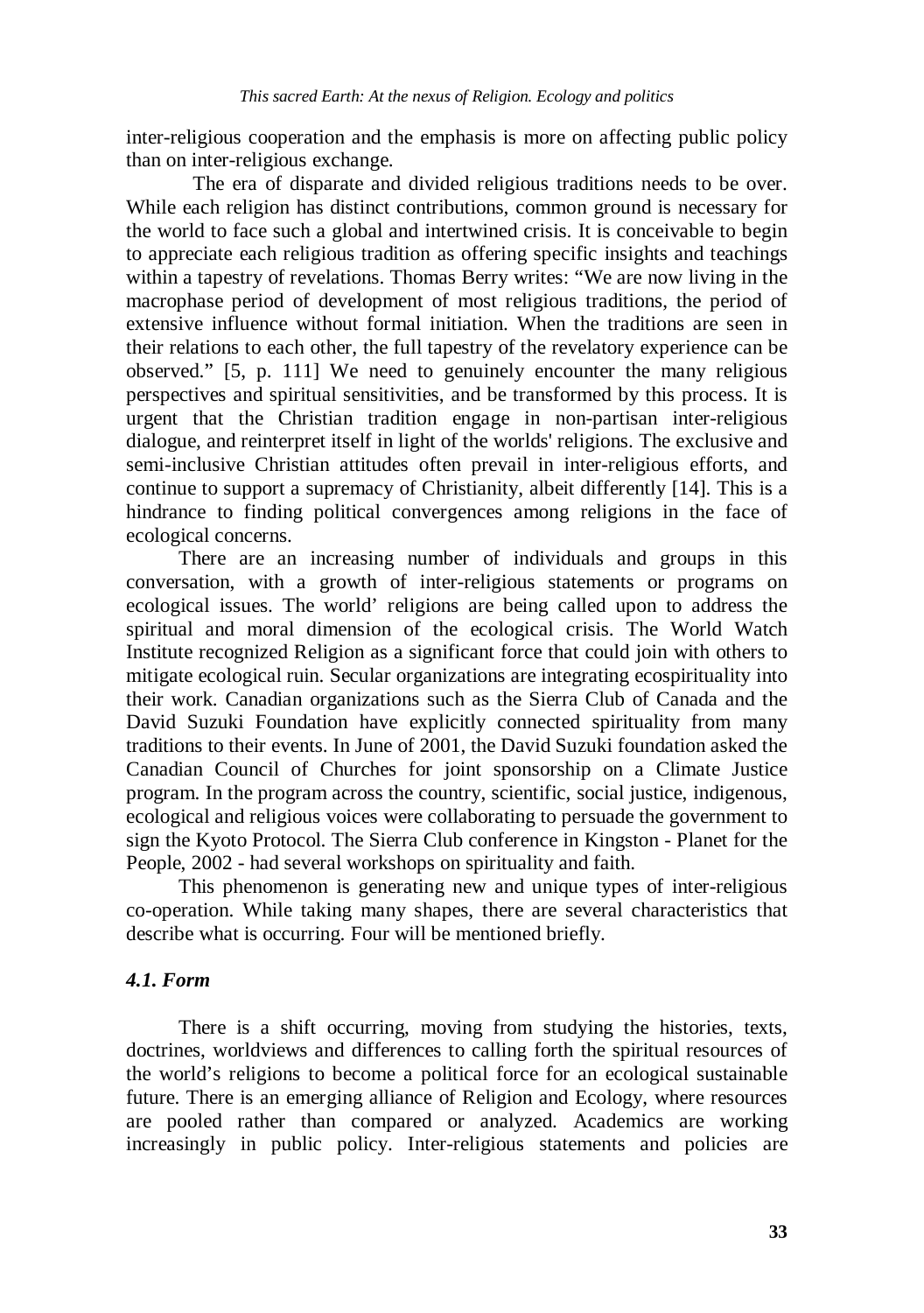pressuring various organizations from local governments to the United Nations to deal more effectively with ecological problems.

 An innovative initiative was launched at Harvard University that invited religious leaders and thinkers to engage their own tradition with the ecological crisis. It involved both acknowledging the problems, assessing and ascertaining resources and collaborating with others. An exemplary ten volume series was published, as well as multiple other resources made available at the Forum of Religion and Ecology (FORE) (see http://environment.harvard.edu/religion). This ten volume series is published, with edited collections on each of the ten major world religions [15].

 The vision of the Council for a Parliament of the World's Religions has expanded, and now represents commitments to a just, peaceful and sustainable world. To do this a basis of ecological integrity is a prerequisite. Their first axiom is: the Earth and all life are cherished, protected, healed and restored.

 Thus, the form of inter-religious co-operation is changing as groups collaborate in the face of ecological challenges, or at times disasters. This face of the inter-religious cooperation is a very politically active constituent.

## *4.2. Content*

 The inter-religious and ecological conversations are raising many challenging aspects about the nature of religious knowledge. It is deeply unsettling for some to understand each religion as part of a tapestry of revelations. It requires, at times, a relativising of specific truth claims and seeking a greater truth of the religious dimension of human consciousness and societies. There is a resurgence of interest and research into the nature of religion, both as an anthropological constant and quest of the human spirit, and, as a spiritual base of all reality embedded within the processes of life itself.

 In the face of the ecological crisis, religions must engage in an in-depth self-evaluation concerning those aspects of the tradition that have promoted or ignored ecological ruin. The ingrained anthropocentrism of some traditions, especially the monotheistic religions, is difficult to budge, particularly as much of the theological paradigm is based on the quintessence of the human. To shift our gaze from the primacy of humanity to an awareness of the whole of life within an evolutionary paradigm can be theologically and personally strenuous. Regardless, a religious worldview in which the natural world is sacred and not secondary is what is required of religions today. Anything less will be inadequate.

 It is important to identify the transformative and prophetic insights of each tradition, and affirm the particular values that can assist collaborative responses to the ecological crises. This process, described by Mary Evelyn Tucker and John Grim as that of critical understanding, empathetic appreciation and creative revisioning, is required to understand the multi-layered symbol systems in world religions [16]. The central task is to align religious efforts, and the spectrum of cosmologies, symbols, rituals, values and ethical orientations, within the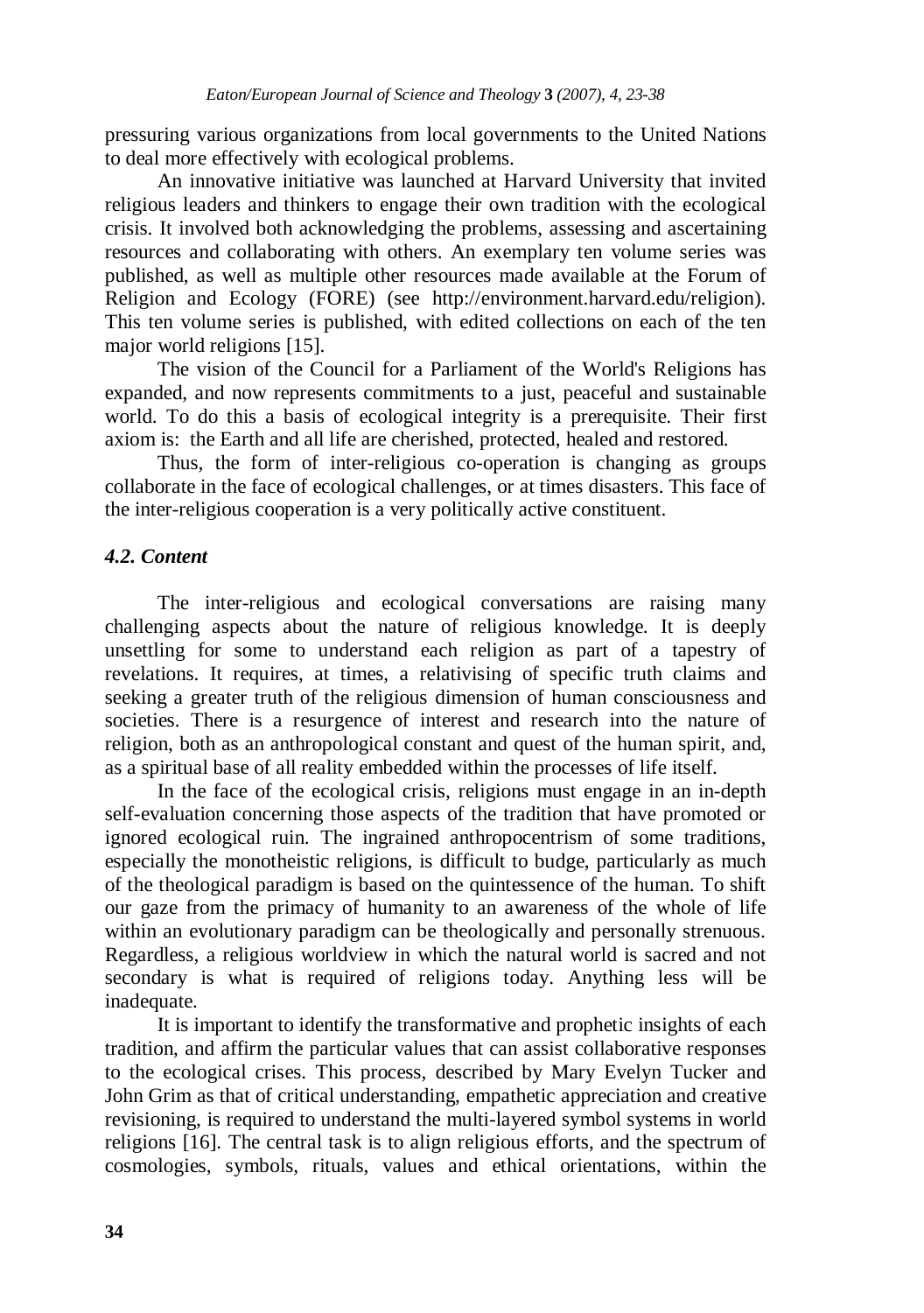rhythms and limits of the natural world. This work is changing the content and consciousness of inter-religious understanding.

#### *4.3. A calling forth of ethics rather than dogma*

 Given the rapid rate of ecological destruction and the uncertainty of a sustainable future, we need a substantial change in religious attitudes towards the natural world. The work of rethinking the relationship of humans to the Earth, and the implications for economic patterns, equity and life-style, are urgent tasks. For those working in the inter-religious arena there has been a shift towards ethics. The challenge is to develop ethics that are not only human centred. Theologians, drawing from the ethical core and codes of each tradition are reshaping these invaluable and necessary resources to include the natural world in ethical considerations [17].

 This shift from dogma to ethics signifies a departure from both the content and the purpose of inter-religious cooperation. It orients the religious traditions to bring forth their greatest insights into a political arena, with the aim to influence action.

#### *4.4. Returning to religious experience; awe and wonder*

 At this time of human history, it is pressing for all religious traditions to reclaim their roots in the natural world. Each tradition has an awareness that the natural world is a primary place of revelation and religious experience. The beauty and elegance of the natural world have been inspirational and revelatory of the divine since time immemorial. It is only in recent history that this has not been so. In addition, the sentiments of awe and wonder are renowned as the basis of religious experience. It goes by many other names: reverence, contemplation, great mystery, mysticism and so on. Religions need to rediscover their roots in the world of awe and wonder, as both integral to religious experience and decisive at the nexus of religion, ecology and politics.

 Awareness of the power of wonder and awe is available to anyone who spends time in the natural world. Examples of such awareness are found in all religious traditions and are returning to consciousness in a new way in the face of the ecological crisis. It is evident that for many who contemplate the world some develop a great sense of wonder. The vastness of the stars, the beauty of mountains and streams, or the ingenuity of animals fills us with feelings of celebration and reverence. Reverence only comes with experience and care. We must be responsible, and at the same time express the wonder of our experiences of the natural world.

 Wonder and awe lead to reverence, and reverence leads to responsibility and ethics. Reverence for and responsibility to the natural world are intimately connected to each other, and to authentic religious experience.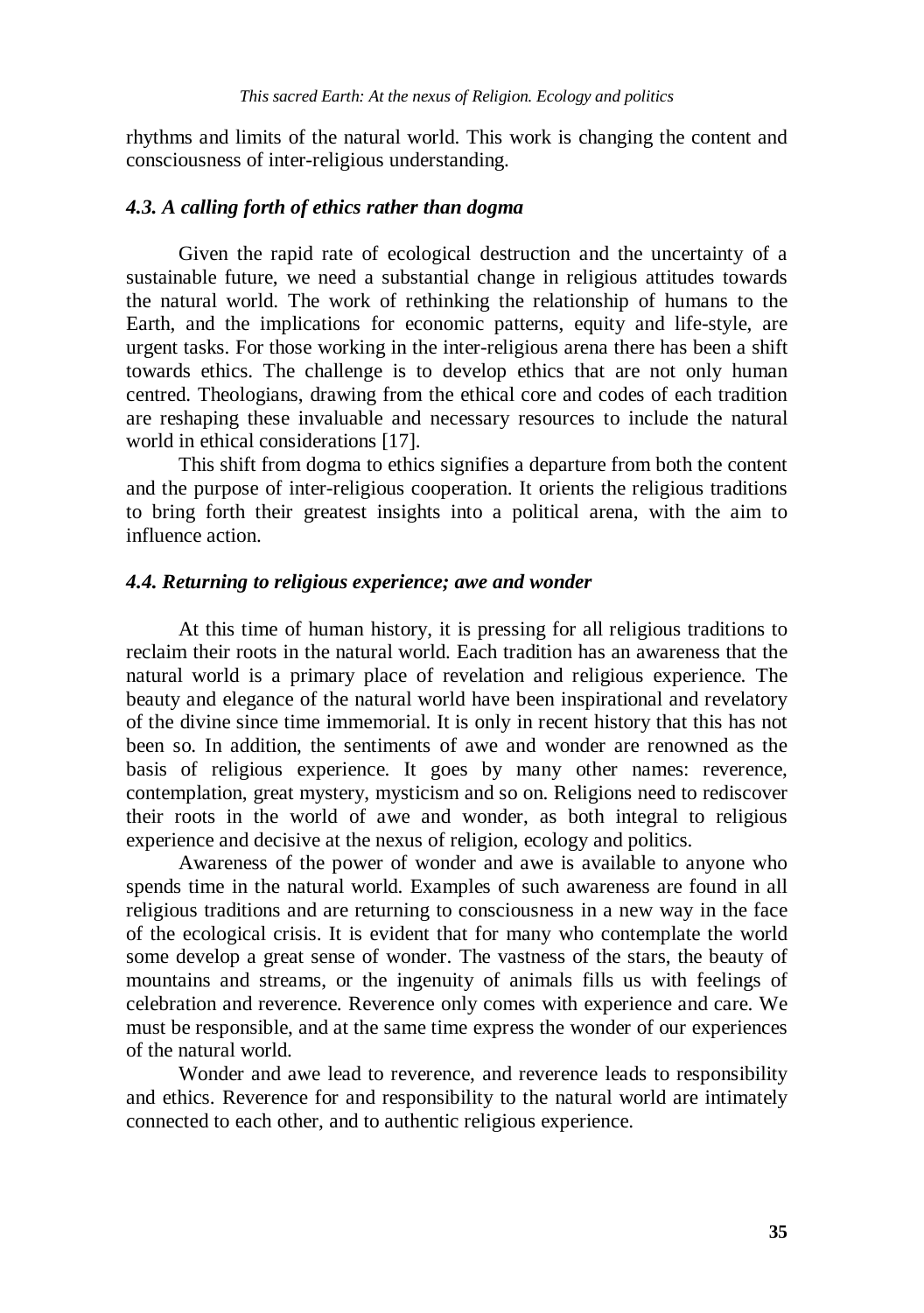Fostering a deep ecological awakening is a central role religions could play today. This means both identifying existing resources - rituals, scriptures, ethics, symbols - and being attentive to emerging ones, such as the cosmological and feminist insights. It is imperative that religious leaders reawaken an awareness of a sacred presence active within the Earth's sublime and sophisticated life systems, to which the appropriate response is 'awe'. To see and know the Earth as such requires a new way of perceiving, and a confidence that to experience a grove as sacred is not quaint, incidental, irrelevant, or even heretical. Religions need to reclaim their heritage, such that even the tiniest caterpillar is a book about God. Ecologically oriented religious voices affirm that this kind of awareness is not a luxury, but the basis of religious experience and a necessary piece of ethical deliberations and political motivation.

 To consider life as sacred is superfluous, as it is legitimate to view life as a commodity and to discuss ecological ruin in credit and debit terms. Life is a market, not an intrinsic value. Yet this view is economically shortsighted, ecologically untenable, ethically reprehensible and religiously mistaken. The governing economic worldview needs to be countered with a more powerful and alluring understanding of life. In this view, the Earth and its life forms are not a set of resources. Rather they are modes of divine presence. The difficulty is how to get from here to there!

 The primary mode of knowing in Western societies is analytic. Yet analysis has its limits. Analysis sheds light on aspects of a situation, and can expose patterns, systems, causes and effects, and unmasks power dynamics. But it cannot open the door to profound insights, to what can be known beyond all conventional knowing. Awe is a way of knowing. It is a dimension of lifeexperience and the essence of religious awareness. Yet it is often belittled, ignored or dismissed as socially relevant. It is acceptable as a private experience, not a revelatory moment, as a personal spirituality not a crucial dimension of religious investigation. Still, awe is intimately bound to the essence of Religion. As Rabbi Heschel observed: "Awe is a sense for the transcendence, for the reference everywhere to the mystery in and beyond all things. It enables us to perceive in the world intimations of the divine. To sense the ultimate in the common and simple, to feel in the rush of the passing, the stillness of the eternal. What we cannot comprehend by analysis, we become aware of in awe." [18]

 The capacity for awe remains omnipresent; a quiet eminence that radiates everywhere. It creates an unflinching and pre-eminent awareness of the extraordinary, abundant, unique and interconnected array of life. To marvel at the natural world within the large horizon of the cosmic adventure - and to understand to what degree we are constitutionally embedded within this drama requires a transcendence of our superficial worldviews and beliefs. Wonder and awe can become a way of seeing, and of informing our political visions. Herein lies the terrain of genuine new insights, energies, understandings, ethics, analyses and awareness. From here can emerge a dynamic and consequential political energy and orientation.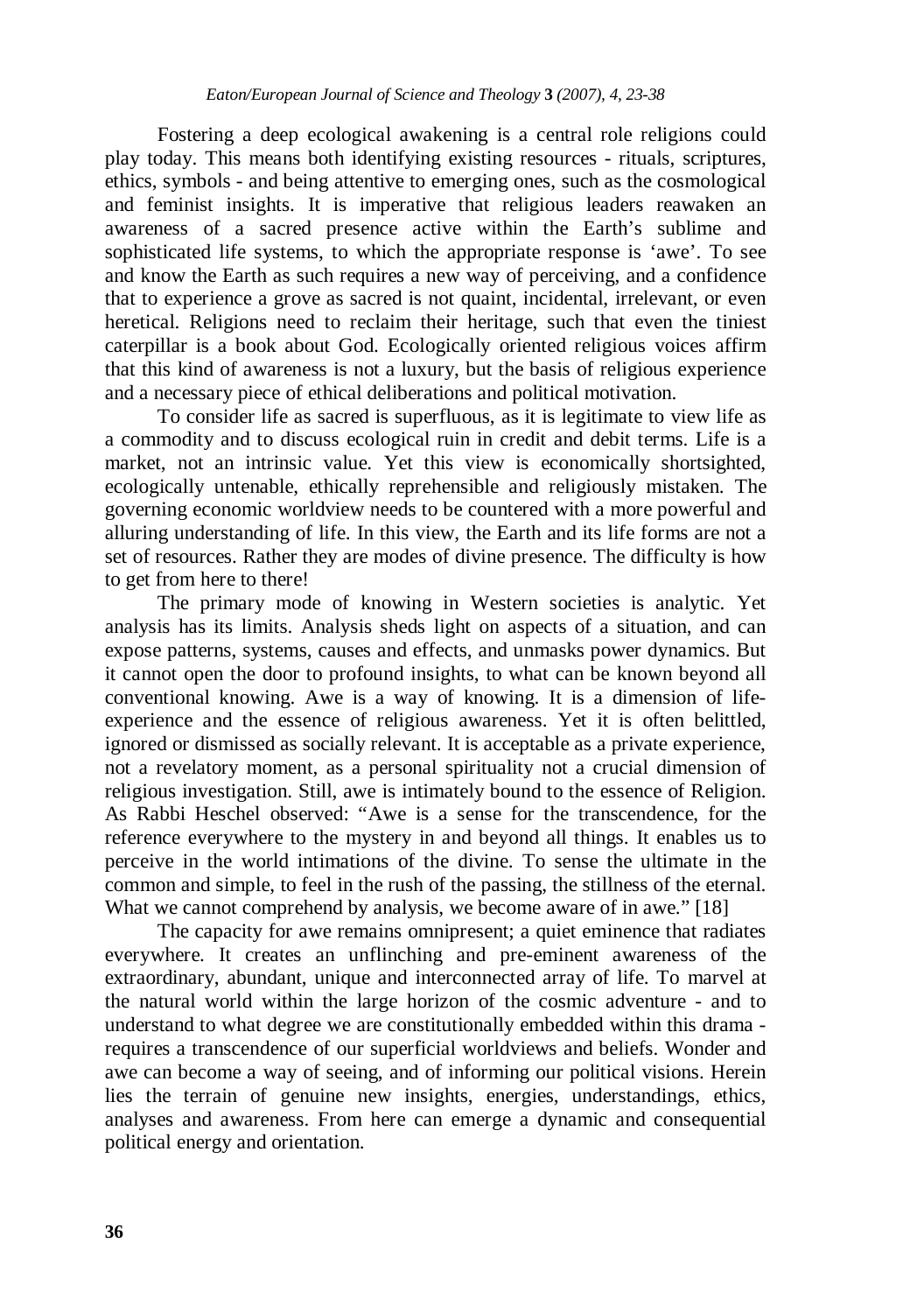Nonetheless it remains that wonder and awe cannot be analyzed, only experienced. As comments Rabbi Heschel, 'to become aware of the ineffable is to part company with words'. He writes: "We can never sneer at the stars, mock the dawn or scoff at the totality of being. Sublime grandeur evokes unhesitating, unflinching awe. Away from the immense, cloistered in our own concepts, we may scorn and revile everything. But standing between Earth and sky, we are silenced by the sight [18, p. 2].

#### **5. Conclusions**

 The Earth is demanding attention. The issue of water alone should be enough to awaken the masses. Water is the basis of all life, and all life forms require water. It took the Earth millions of years to create and stabilize a sublimely elaborate hydrologic cycle such that all life is cleansed, replenished and nourished by water. Today not only are the waters of life contaminated, they have become an economic and corporate commodity, and are in the hands of a few multinational corporations. Water scarcity is fuelling civil strife. Water is also the most elemental of religions sacred symbols. In water, the physical and the spiritual join utterly.

 The nexus of Religion, Ecology and politics is critical for the future. In this era of ecological, religious and political instabilities, much is required of us. New insights and energies are emerging from a sustained reflection on evolution and inter-religious consciousness. Perhaps we can be inspired by the elegance and gracefulness of Earth-life, imbued with the sacred presence that animates all life, and impelled to political action. Only in doing thus can we dare to praise and honour the great Mystery at the heart of life.

#### **References**

- [1] E. Johnson, *Women, Earth and Creator Spirit*, St. Mary's College, Notre Dame, 1993, 10.
- [2] R. Radford Ruether, New Woman/New Earth, Sexist Ideologies and Human Liberation. Seabury Press, New York, 1974, 204.
- [3] \*\*\*, M.E. Tucker and J. GRIM (eds.), *Worldviews and Ecology*, Bucknell Press, Lewisburg, 1993.
- [4] S. McFague, *Cosmology and Christianity, Implications of the Common Creation Story for Theology*, in *Theology at the End of Modernity*, Sheila Greeve-Davaney (ed.), Trinity International Press, Philadelphia, 1991, 19.
- [5] T. Berry, *The Comsology of Religions*, in *Pluralism and Oppression: Theology in World Perspective*, Paul F. Knitter, R. Panikkar et al. (eds.), University Press of America, Lanham (MD), 1990.
- [6] T. Berry, *The Great Work*, Random, New York, 2000.
- [7] R. Radford Ruether, *Gaia & God. An Ecofeminist Theology of Earth Healing*, Harper, San Francisco, 1992, 32.
- [8] P. Philipose, *A Women Act. Women and Environmental Protection in India*, in *Healing the Wounds. The Promise of Ecofeminism*, Judith Plant (ed.), Between the Lines, Toronto, 1989, 67.